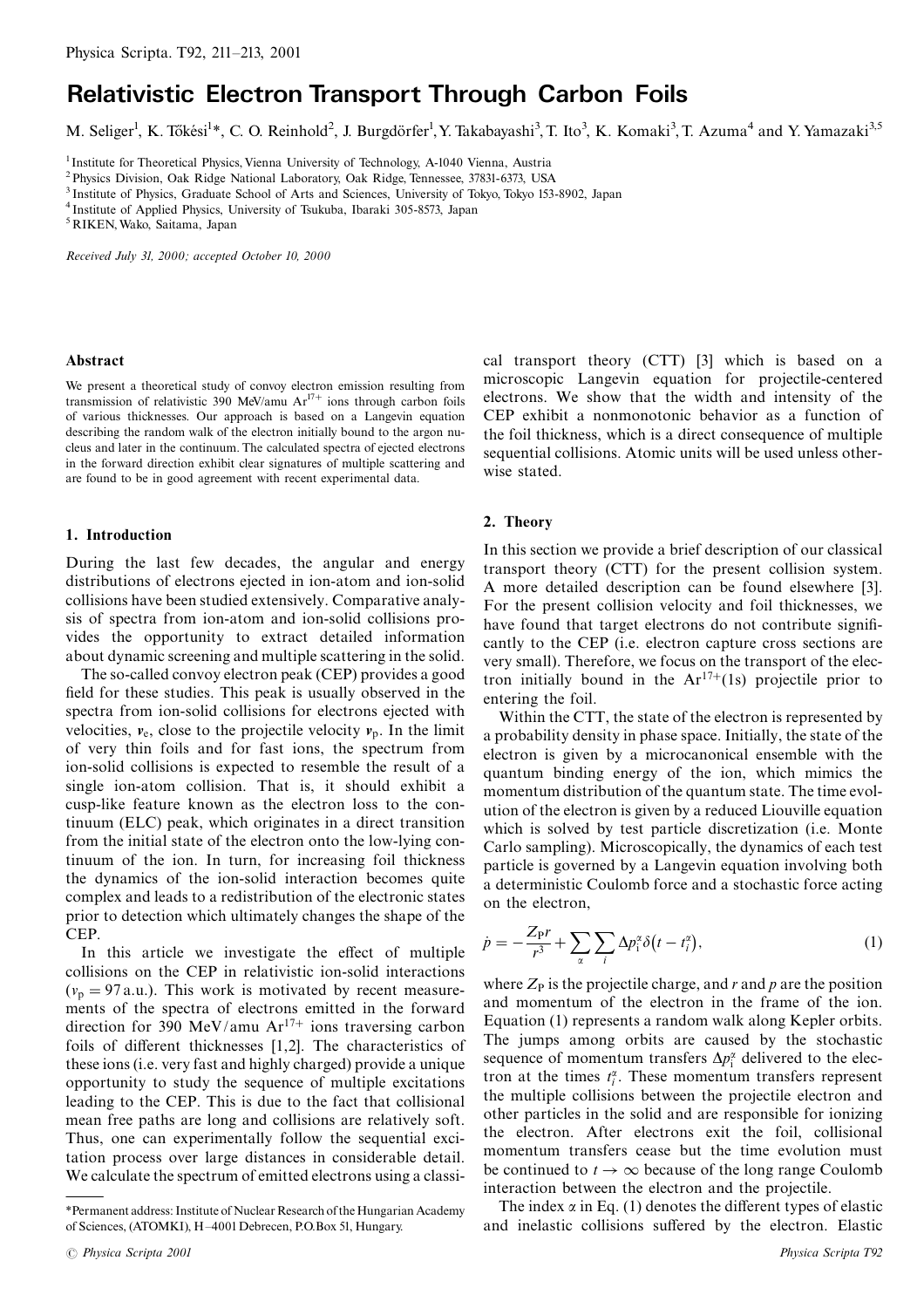collisions represent elastic scattering of the electron at the screened heavy nuclei in the solid and they provide the most significant contribution to the excitation and ionization of deeply bound states. Inelastic collisions consist of single-particle-single-hole and collective excitations of electrons in the foil. The probability distributions of impulsive momentum transfers and flight times,  $(p_i^{\alpha}, \Delta t_i^{\alpha})$ , between "kicks" are determined from the relativistic differential inverse mean free paths for free electrons [4], which are calculated using first order perturbation theory. In order to account for the large energy gap for excitation of deeply bound states, an energy dependent minimum momentum transfer is imposed.

Elastic momentum transfers are calculated from the differential elastic cross section for the scattering of electrons at the screened target cores. Inelastic momentum transfers are obtained from a realistic dielectric function of the foil as a function of the frequency and wavevector [5]. We consider both longitudinal (non-relativistic) and transverse (relativistic) excitations  $[6-8]$ . In the present approach the dielectric function for carbon is approximated as a sum of five Drude-type functions [5]

$$
\varepsilon(q,\omega) = \varepsilon_1 + i \varepsilon_2 = \left(1 - \sum_{j=1}^5 \chi_j(q,\omega)\right)^{-1} \tag{2}
$$

with

$$
\chi_j(q,\omega) = \frac{\omega_{pj}^2}{\left(\omega_{0j} + c^2 \left(\sqrt{q^2/c^2 + 1} - 1\right)\right)^2 - \omega^2 - i\eta_j \omega}.
$$
 (3)

To evaluate the constants  $\omega_{pj}$ ,  $\omega_{0j}$  and  $\eta_i$  for  $j = 1..5$  we use optical data for carbon [9] and fit the limit  $\varepsilon(q=0,\omega)$ . The extension to finite momentum transfer  $q$  is achieved via a relativistic dispersion relation (see Eq.  $(3)$ ).

## 3. Results

Figure 1 shows the fractions  $Ar^{17+}$  and  $Ar^{18+}$  ions as a function of foil thickness. The agreement between theory and experiment is reasonable good, indicating the validity of the CTT. The figure also shows that the present collision system provides a good testing ground for studying sequential multiple collisions since experimental data can be obtained for various interesting limits. For very thin foils. a very small fraction of  $Ar^{17+}$  is ionized and, therefore, single ionizing collisions play a dominant role. In turn, for the thickest foils in the figure most of the  $Ar^{17+}$  ions are ionized and multiple scattering dominates.

Figure 2 shows the calculated electron emission spectra into a forward cone with angular resolution  $\Delta \theta = \pm 1^{\circ}$  for five foil thicknesses. The intensities of each spectrum have been normalized such that the maximum of the spectrum is unity. The number by each curve denotes the actual intensity of each spectrum relative to the one in Fig. 2c. Both the relative intensity and the shape of the CEP provide clear evidence of the different stages of the random walk executed by the electron prior to ionization. For very thin foils (e.g.  $50 \mu g/cm^2$ , Fig. 2(a)), very few collisions have taken place and, therefore, the intensity of the CEP is small. Because the probability for having large momentum transfers



Fig. 1. Outgoing fractions of  $Ar^{17+}$  and  $Ar^{18+}$  ions as a function of foil thickness resulting from the transmission of 390 MeV/amu  $Ar^{17+}$  ions through amorphous carbon foils: Experiment [13] (symbols); present simulation (solid lines).



Fig. 2. Convoy electron spectra resulting from the transmission of 390 MeV/ amu  $Ar^{17+}$  ions through amorphous carbon foils of different thicknesses: (a) 50  $\mu$ g/cm<sup>2</sup> (full line) and 530  $\mu$ g/cm<sup>2</sup> (dashed line); (b) 3080  $\mu$ g/cm<sup>2</sup> (full line) and 5400  $\mu$ g/cm<sup>2</sup> (dashed line); (c) 9190  $\mu$ g/cm<sup>2</sup>. The acceptance angle is  $\Delta \theta = \pm 1^{\circ}$ . The maxima of the convoy peaks are normalized to one. The numbers by each curve represent the relative intensity of the spectrum with respect to the spectrum in (c). The vertical dashed line indicates the energy where the electron velocity equals the projectile velocity.